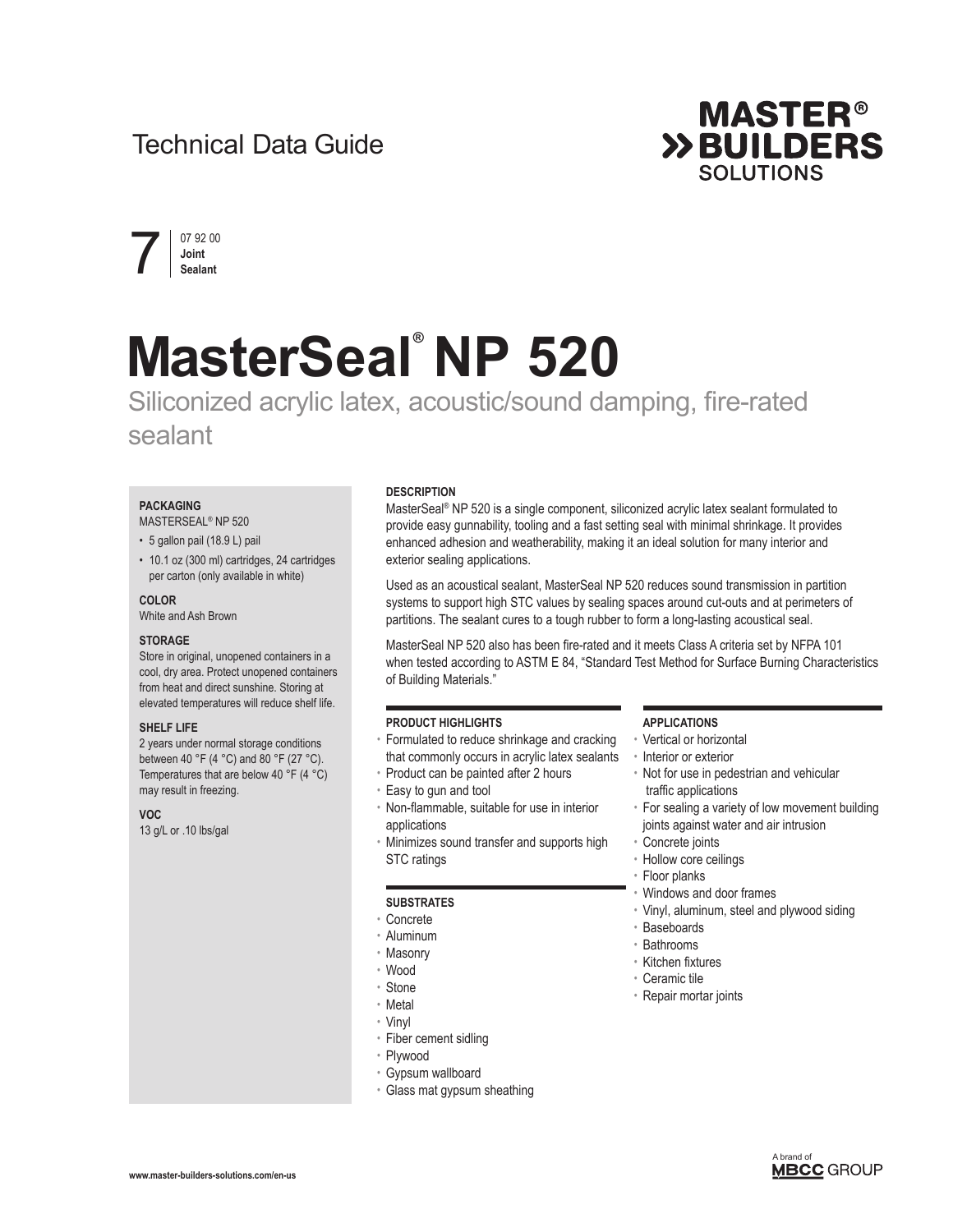# **Technical Data**

# **Composition**

MasterSeal NP 520 is a formulation based on siliconized acrylic latex technology.

# **Compliances**

- • Exceeds the standard specification for latex sealants ASTM C834, Type OP, Grade-18°C.
- STC (Sound Transmission Class)
- Meets Class A for smoke development and flammability test by ASTM 84 or UL 723

#### **Test Data**

| <b>PROPERTY</b>                   | <b>RESULTS</b> | <b>TEST METHOD</b> |
|-----------------------------------|----------------|--------------------|
| Adhesion Loss (%)                 | 0.5            | ASTM C736          |
| <b>Artificial Weathering</b>      |                |                    |
| 1. Adhesion loss (%)              | None           | <b>ASTM C 732</b>  |
| 2. Cracking                       | None           | <b>ASTM C 732</b>  |
| 3 Discoloration                   | None           | <b>ASTM C 732</b>  |
| 4. Slump                          | None           | <b>ASTM C 732</b>  |
| 5. Wash-out                       | None           | <b>ASTM C 732</b>  |
| Elongation At Break (%)           | 169            | ASTM D 412         |
| <b>Extrusion Rate (g/sec)</b>     | 9.8            | ASTM C 731         |
| 100% Modulus (Psi/MPa)            | 199(1.3)       | ASTM D 412         |
| Recovery (%)                      | 91.3%          | <b>ASTM C 736</b>  |
| Slump (in)                        | $\Omega$       | <b>ASTM D 2202</b> |
| Stain Index                       | 1.1            | ASTM D 2203        |
| Tack Free Time (Pass/Fail)        | Pass           | <b>ASTM D 2377</b> |
| Tensile Strength (Psi/MPa)        | 203(1.4)       | ASTM D 412         |
| Volume Shrinkage (%)              | $25 - 28$      | ASTM C 7           |
| Sound Transmission Class STC (dB) | 58             | ASTM E 90          |
| <b>Flame Spread Index</b>         | 10             | ASTM 84 or UL723   |
| <b>Smoke Development Index</b>    | 5              | ASTM 84 or UL723   |
|                                   |                |                    |

Test results are averages obtained under laboratory conditions. Reasonable variations can be expected.

| TABLE 1<br>Joint Width and Sealant Depth |                                              |  |  |  |  |
|------------------------------------------|----------------------------------------------|--|--|--|--|
| <b>JOINT WIDTH,</b><br>IN (MM)           | <b>SEALANT DEPTH</b><br>AT MIDPOINT, IN (MM) |  |  |  |  |
| $\frac{1}{4} - \frac{1}{2} (6 - 13)$     | $\frac{1}{4}$ (6)                            |  |  |  |  |
| $\frac{1}{2} - \frac{3}{4}$ (13–19)      | $\frac{1}{4} - \frac{3}{8}$ (6-10)           |  |  |  |  |
| 3⁄4-1 (19-25)                            | $\frac{3}{8} - \frac{1}{2} (10 - 13)$        |  |  |  |  |
| $1 - 1\frac{1}{2}$ (25-38)               | $\frac{1}{2}$ (13)                           |  |  |  |  |

# **Yield**

| LINEAR FEET PER GALLON*                      |     |               |     |                                              |          |               |  |  |
|----------------------------------------------|-----|---------------|-----|----------------------------------------------|----------|---------------|--|--|
| <b>JOINT DEPTH</b><br>(INCHES) $\frac{1}{4}$ |     | $\frac{3}{8}$ |     | <b>JOINT WIDTH (INCHES)</b><br>$\frac{5}{8}$ | $^{3/4}$ | $\frac{7}{8}$ |  |  |
| $\frac{1}{4}$                                | 308 | 205           | 154 | 122                                          |          |               |  |  |
| $\frac{3}{8}$                                |     |               |     | 82                                           | 68       | 58            |  |  |
| $\frac{1}{2}$                                |     |               |     |                                              | 51       |               |  |  |

\* One gallon equals approximately 12 cartridges.

## METERS PER LITER\*

| <b>JOINT DEPTH</b> |      |      | <b>JOINT WIDTH (MM)</b> |     |     |     |     |
|--------------------|------|------|-------------------------|-----|-----|-----|-----|
| (MM)               |      | 10   | 13                      | 16  | 19  | 22  | 25  |
| 6                  | 24.8 | 16.5 | 12.4                    | 9.8 | -   |     |     |
| 10                 |      |      |                         | 6.6 | 5.5 |     |     |
| 13                 |      |      |                         |     | 4.  | 3.5 | 3.0 |

\* One liter equals approximately 3.33 cartridges.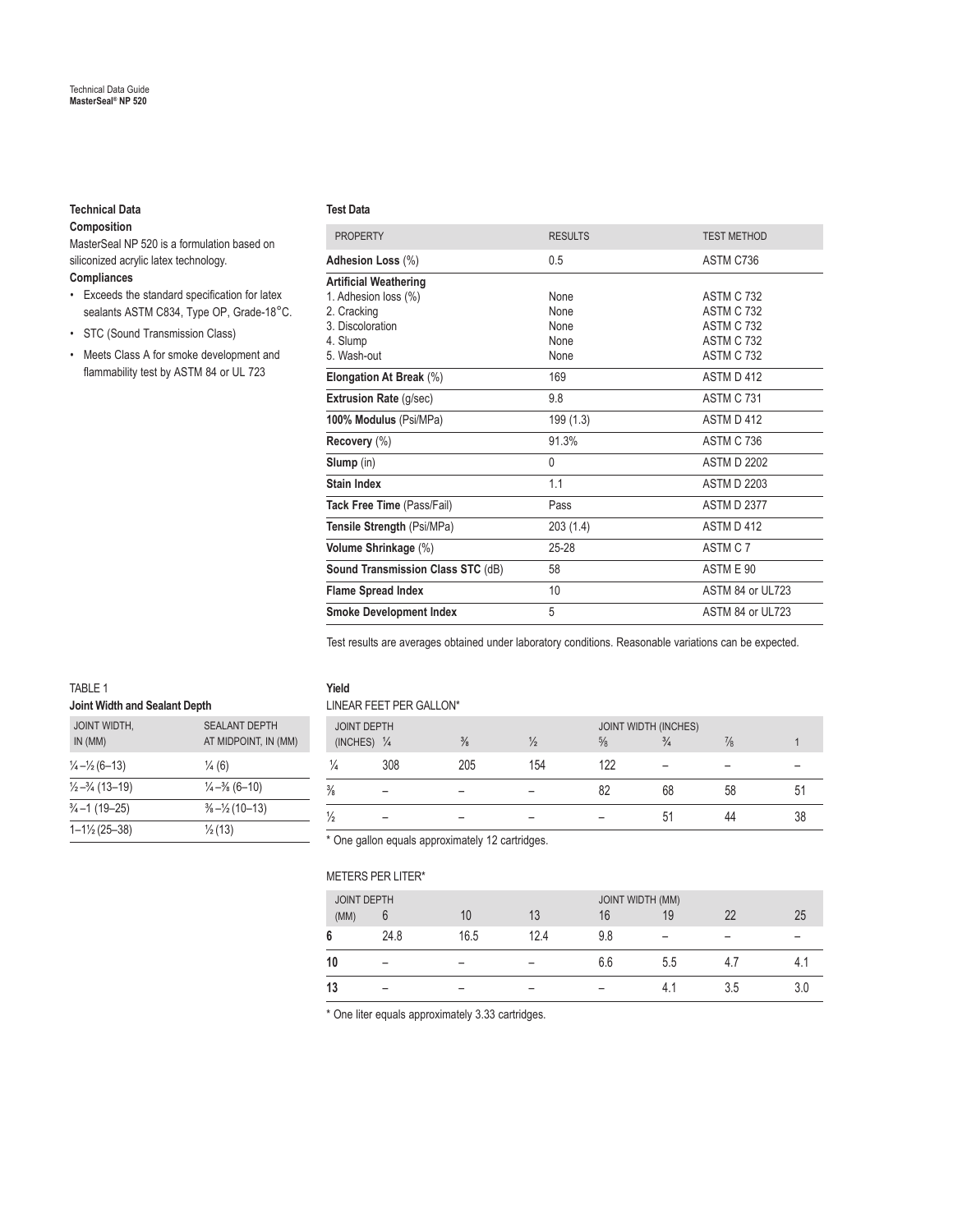#### **SURFACE PREPARATION**

#### **JOINT PREPARATION**

- **1.**Joints should not exceed 1 inch wide (25 mm) and 1/2 inch (13 mm) deep.
- **2.**In deep joints, control sealant depth by installing closed-cell backer rod or soft backer rod. Where the joint depth does not permit the use of backer rod, use a bound breaker (polyethylene strip) to prevent three-sided adhesion.
- **3.**To maintain the recommended sealant depth, install backer-rod by compressing and rolling it into joint channel without stretching it lengthwise. Closed cell backer rod should be about 1/8 inch larger in diameter than width of joint to allow for compression. Soft backer rod should be approximately 25% larger in diameter than the joint width.
- **4.**Because the sealant does not adhere to backer rod, no separate bond break is required. Do not prime or puncture the backer rod.

#### **SURFACE PREPARATION**

Substrates must be structurally sound, fully cured, dry and clean. Substrates should be free of the following: dirt, moisture, loose particles, oil, grease, asphalt, tar, wax and rust.

CONCRETE, STONE AND OTHER MASONRY Clean by grinding, sandblasting, or wire brushing to expose a sound surface free of contamination and laitance.

METAL

- **1.**Remove scale, rust and loose coatings from metal to expose a bright surface.
- **2.**Test all coatings on metal that cannot be removed to verify adhesion of sealant.

# WOOD

- **1.**New and weathered wood must be clean, dry and sound.
- **2.**Scrape away loose paint to bare wood.
- **3.**Test all coatings on wood that cannot be removed to verify adhesion of sealant.
- **4.**For freshly treated wood; allow six months for weathering.

#### PRIMING

MasterSeal NP 520 adheres to common construction substrates without primers, however, Master Builders Solutions always recommends that a mock-up or field adhesion test on actual materials be conducted to verify adhesion.

#### **APPLICATION**

- **1.**MasterSeal NP 520 comes ready to use. Apply using a professional grade caulking gun. Do not open cartridges, sausages or pails until preparatory work has been completed.
- **2.**Fill joints from deepest point to the surface by holding an appropriately sized nozzle against the back of the joint.
- **3.**Dry tooling is recommended. Proper tooling results in the correct bead shape, neat joints and optimal adhesion.
- **4.**Best practices dictate that all caulking and sealing be done when temperature are above 40 °F (4 °C) to avoid application to moisture laden surfaces. Moisture on substrates will adversely affect adhesion. MasterSeal NP 520 is not recommend for application below 40 °F  $(4 °C)$ .

#### **CLEAN UP**

- **1.**Immediately after use, clean equipment with water.
- **2.**Remove cured sealant by cutting with a sharpened tool or water.
- **3.**Remove thin films by abrading.

#### **CURE TIME**

The cure of MasterSeal NP 520 varies with temperature and humidity as well as joint dimensions. The following times assume 75 °F (24 °C), 50% relative humidity and a joint 1 inch in width by  $\frac{1}{2}$  inch by depth. Skins: within 45-75 minutes. Full cure: approximately 1 week.

## **FOR BEST PERFORMANCE**

- MasterSeal NP 520 should not be used in submerged applications.
- MasterSeal NP 520 is water resistant once the sealant is fully cured.
- Product should not be used when temperature is below 40 °F (4 °C)
- In cold weather, store container at room temperature for at least 24 hours before using
- Pursuant to accepted industry standards and practices, using rigid paints and/or coatings over flexible sealants can result in a loss of adhesion of the applied paint and/ or coating, due to the potential movement of the sealant. However, it is required that the applicator of the paint and/or coating conduct on-site testing to determine should painting and/or coating be desired compatibility and adhesion.
- Proper application is the responsibility of the user. Field visits by Master Builders Solutions personnel are for the purpose of making technical recommendations only and not for supervising or providing quality control on the jobsite.

Contact Master Builders Solutions Technical Services for applications requiring adhesion to plastic substrates. A mock up is recommended prior to installing MasterSeal NP 520 on low surface energy substrates.